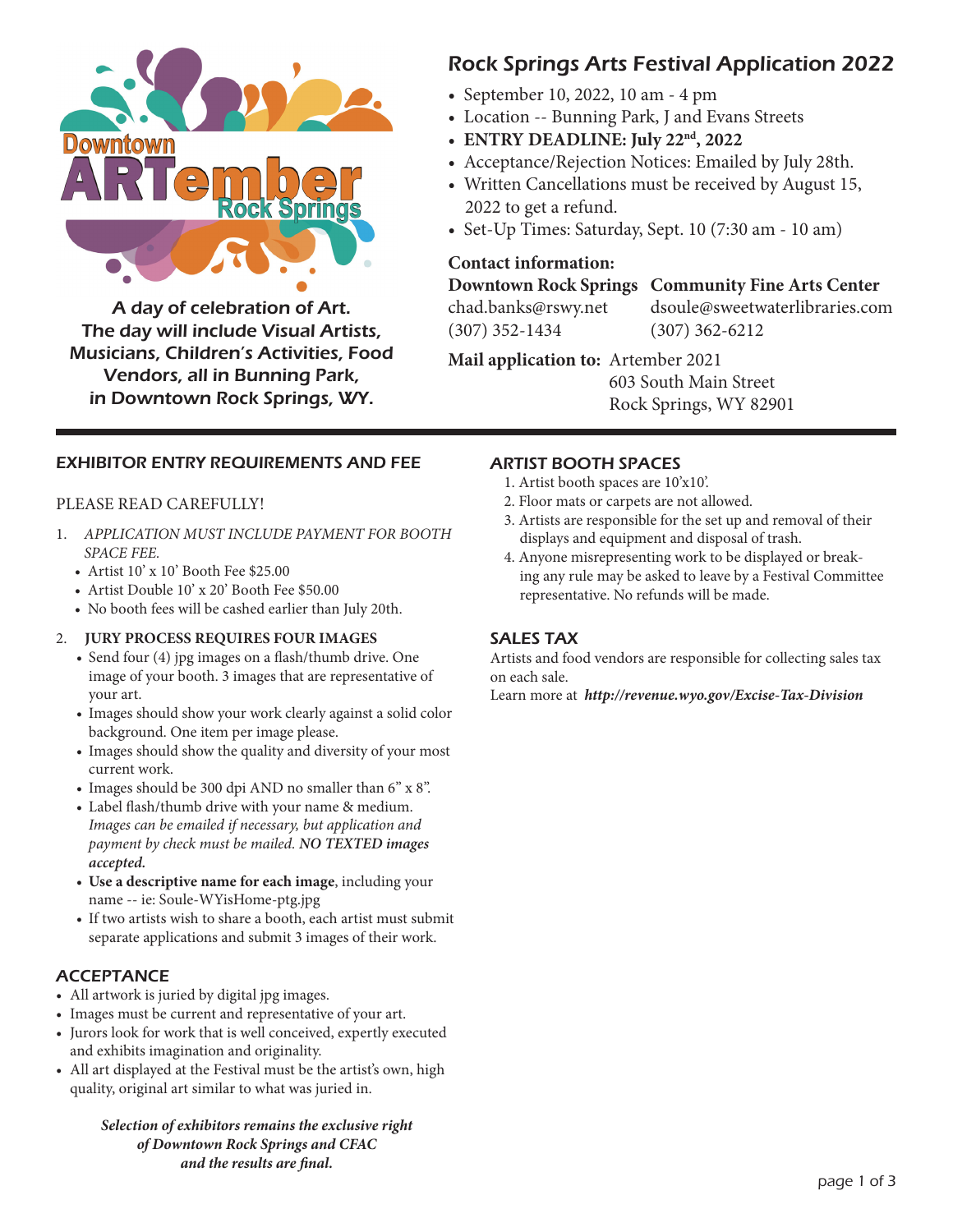# ARTIST APPLICATION and CHECK LIST

### **Make checks payable to: Rock Springs Renewal Fund.**

Incomplete applications will NOT be considered.

 $\Box$  Artist Single Booth: \$25.00 Fee (10'x10') OR

 $\Box$  Artist Double Booth: \$50.00 Fee (10'x20')

**Q** CD or thumb drive labeled with your name and medium. • 1 Booth image. • 3 jpg images for art in each medium at 300 dpi and no smaller than 6" x 8" (*High resolution images work best for advertising.)* 

### □ Signed and completed application form.

□ Flash drives will be available for pick up **the day of event**.

 $\Box$  Booth Requests: Location or near another arist \_\_\_\_\_\_\_\_\_\_\_\_\_\_\_\_\_\_\_\_\_\_\_\_\_\_\_\_\_\_\_\_

**Q** Request **Electricity** for Note: There is limited electrical access.

# $\Box$  Description of art items for sale:

Specify: functional or decorative clay, wearable/ clothing, jewelry: silver or beaded, watercolors, oils, weaving, etc.

# ARTIST INFORMATION

PLEASE print legiably.

| Business Name                                                                                                                                                                |
|------------------------------------------------------------------------------------------------------------------------------------------------------------------------------|
|                                                                                                                                                                              |
|                                                                                                                                                                              |
|                                                                                                                                                                              |
|                                                                                                                                                                              |
|                                                                                                                                                                              |
|                                                                                                                                                                              |
|                                                                                                                                                                              |
|                                                                                                                                                                              |
| I would like to share a booth with:                                                                                                                                          |
| Name                                                                                                                                                                         |
| Medium ________<br>$\Box$ App Enclosed $\Box$ Sent Separately<br>• If the artist I wish to share with is not accepted,<br>$\Box$ I will $\Box$ I will not show individually. |

# GUIDELINES and PROCEDURES

ARTIST/VENDOR has read and understands the stated Guidelines and Procedures in this document and is bound by the terms and conditions outlined in them. ARTIST/VENDORS will sell only what is listed on this application. ARTIST/VENDORS are responsible for the quality and safety of what they sell. Vendor shall indemnify, defend, and hold harmless the Rock Springs ARTEMBER ART FESTIVAL and all agencies the Festival has agreements with, including the City of Rock Springs from and against any and all claims

and demands, whether for injuries to persons, or loss of life, or damage to property, on or off the premises, arising out of the use or occupancy of the premises by vendor and shall defend, at vendor's own expense, any action brought against the FESTIVAL and any of the above mentioned organizations or any other person or organization with which the Rock Springs ARTEMBER ART FESTIVAL has a contractual relationship by vendor's acts or omissions.